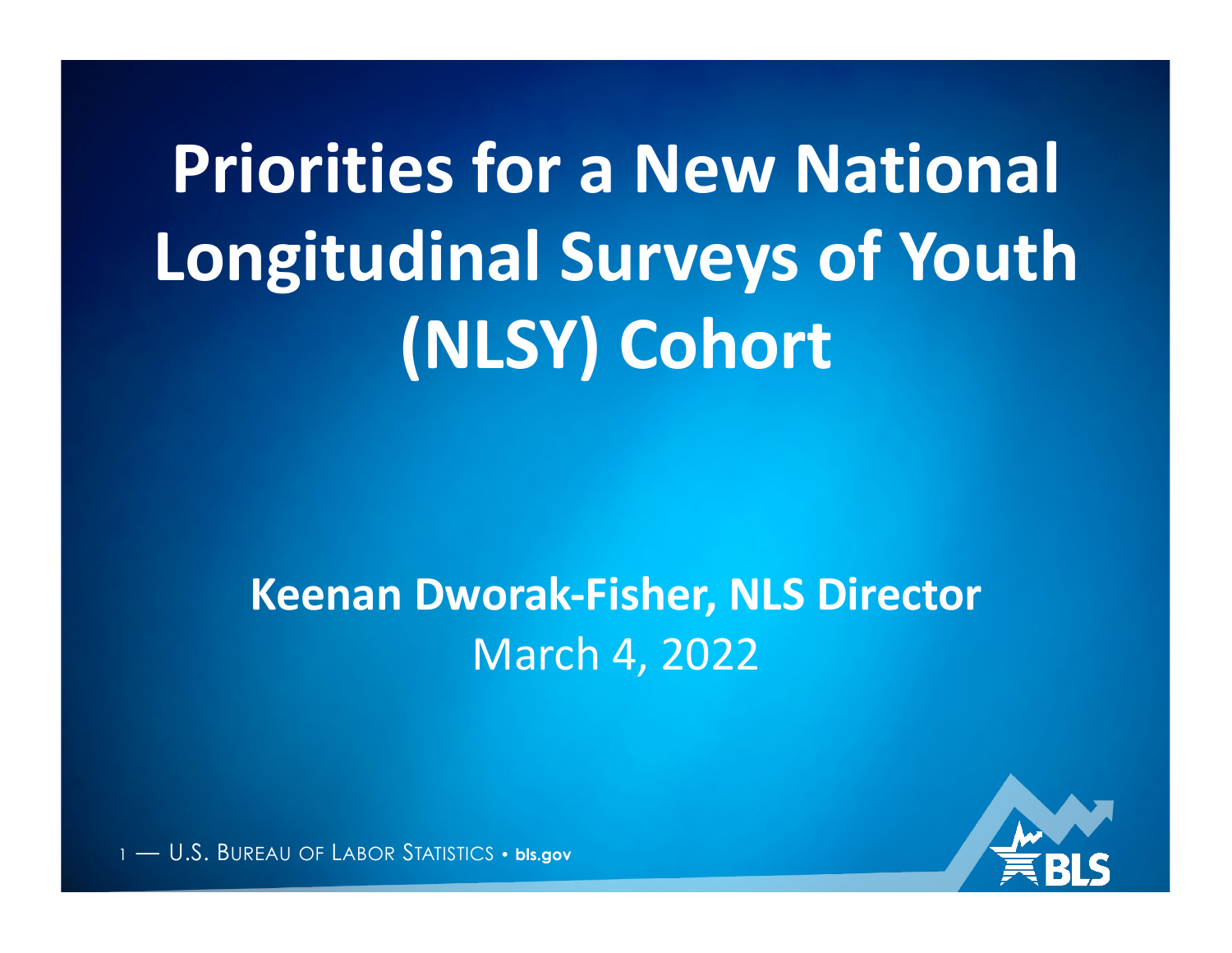### **Outline**

- $\blacksquare$  What is the NLS?
- **Plans and Progress for a New NLSY Cohort**
- **II** What is Different This Time?
- What is the Same?
- **Next Your Feedback**

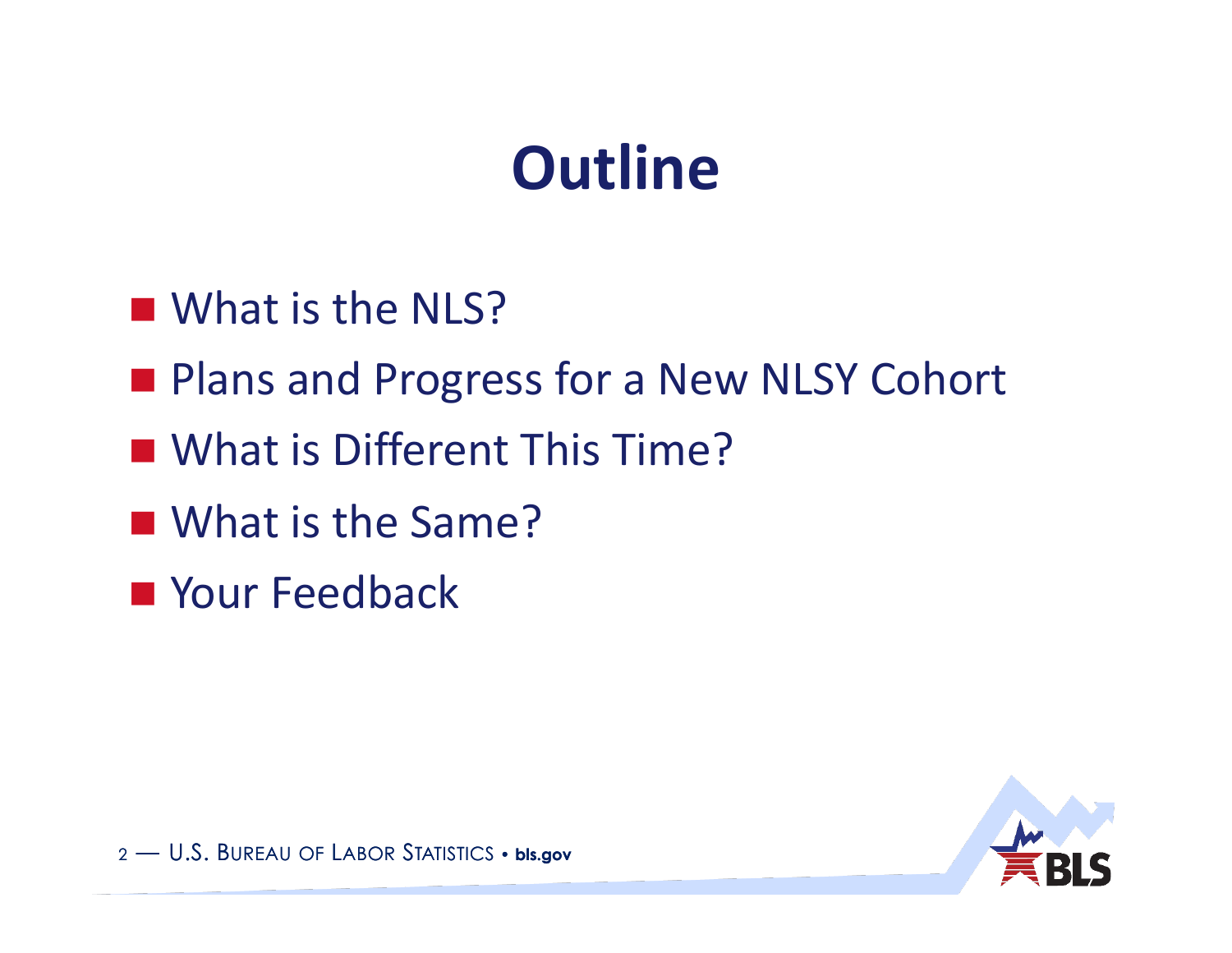# **NLS Conducts Surveys to Support Longitudinal Labor Market Studies**

- $\blacksquare$  For each of several cohorts of individuals, we:
	- $\blacktriangleright$  Select a random sample of youth
	- $\blacktriangleright$  Interview the youth and their parents
	- $\blacktriangleright$  Gather other relevant information (e.g. about their school)
	- $\blacktriangleright$  Re-interview the youth annually or bi-annually
- We are building a complete record of each members' labor market experiences over the life course
- We also collect a broad range of other measures reflecting the many factors that affect and are affected by the labor market experiences

3 - U.S. BUREAU OF LABOR STATISTICS • bls.gov

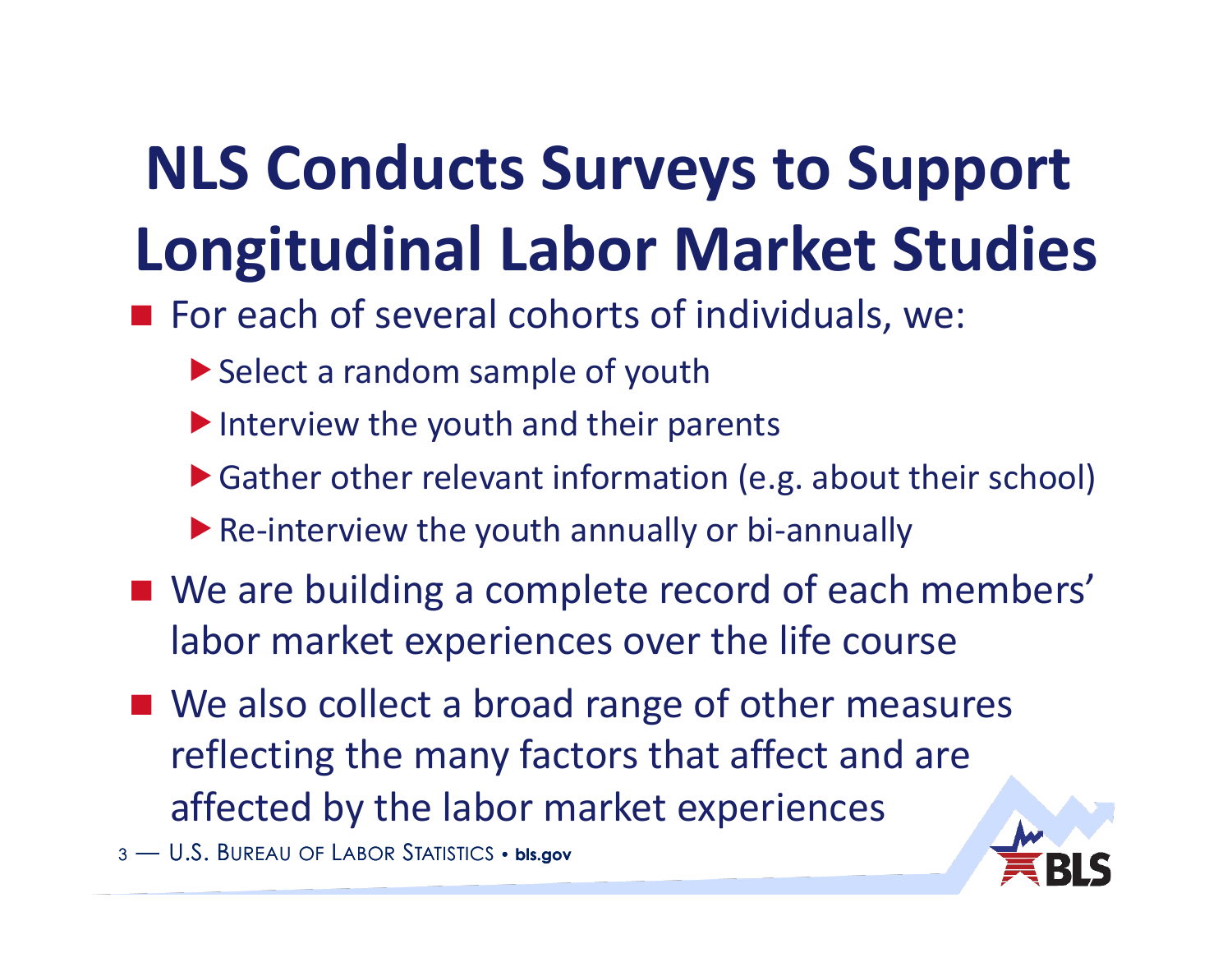# We Need Longitudinal Data to:

- Study how an event affects future outcomes
	- ▶ School / Job training
	- **D**Unemployment spells
	- !Family structure, crime, program participation, etc
- Study changes over the life course
	- ▶ School to work transitions
	- ▶ Job search, Career evolutions
	- ▶ Health, Wealth, Human and Social Capital
- **E** Allows studies of labor market dynamics

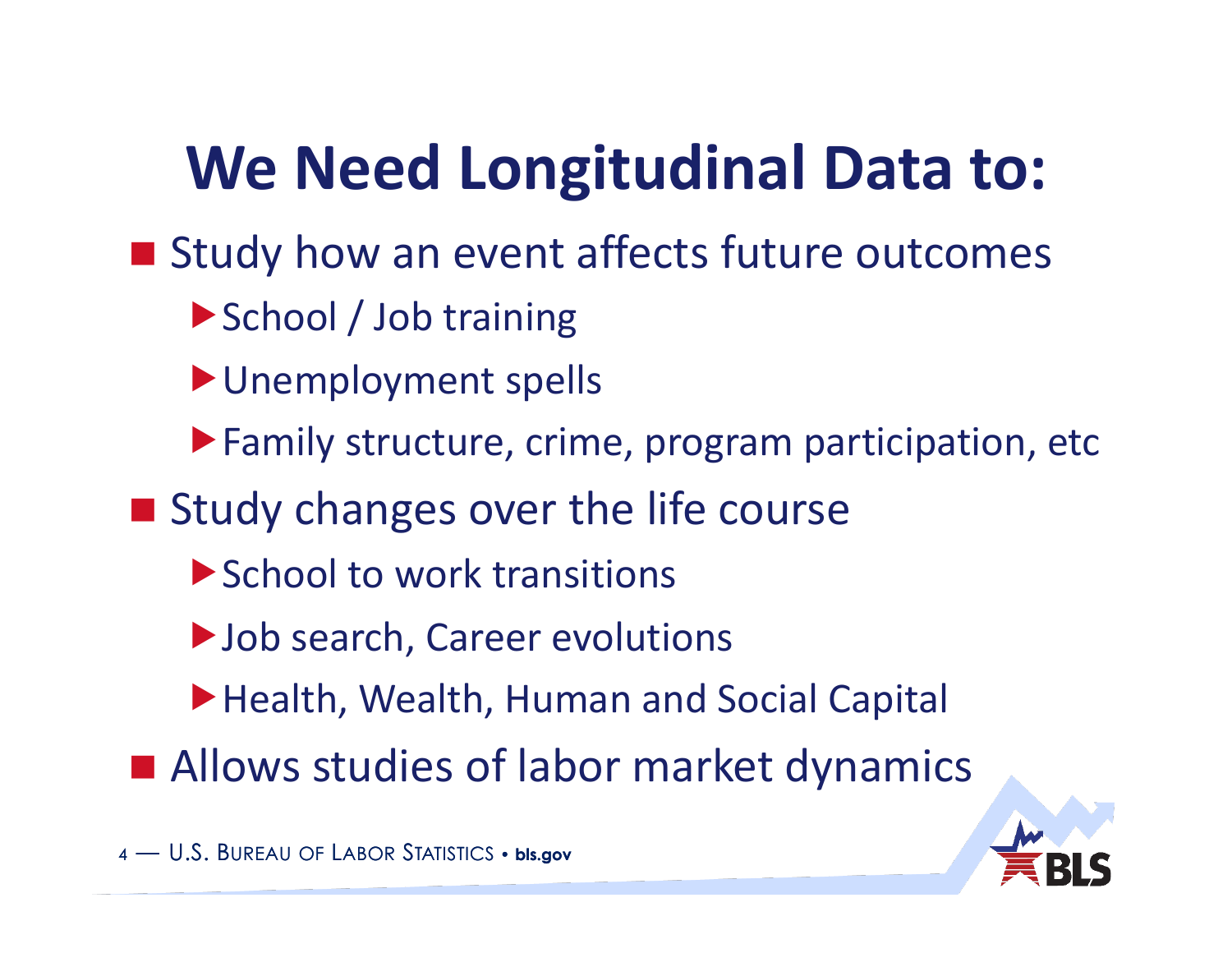## **Currently "Active" Cohorts**

- National Longitudinal Survey of Youth 1979 (NLSY79)
	- $\blacktriangleright$  Aged 14-21 at first interview
	- ▶ Now approaching retirement (aged 57-64)

■ National Longitudinal Survey of Youth 1997 (NLSY97)

- $\blacktriangleright$  Aged 12-16 at first interview
- ▶ Now reaching middle ages (aged 37-41)

■ NLSY79 Child and Young Adult surveys (NLSY79CYA)

- ▶ Biological children of female NLSY79 respondents
- ▶ Now in their 20s, 30s, and 40s

5 - U.S. BUREAU OF LABOR STATISTICS · bls.gov

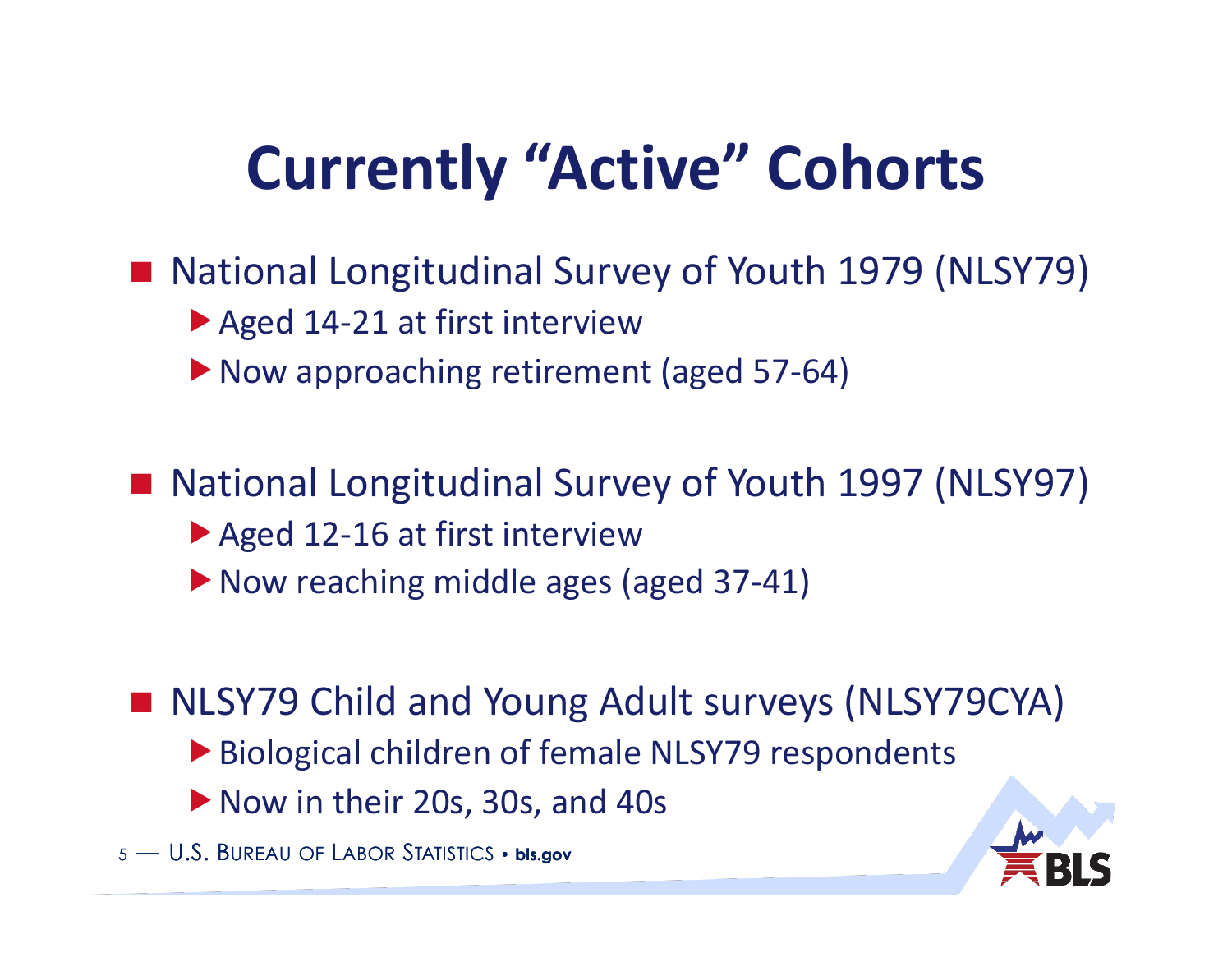#### **NLSY79 Sample Retention Rates**



6 — U.S. BUREAU OF LABOR STATISTICS • bls.gov

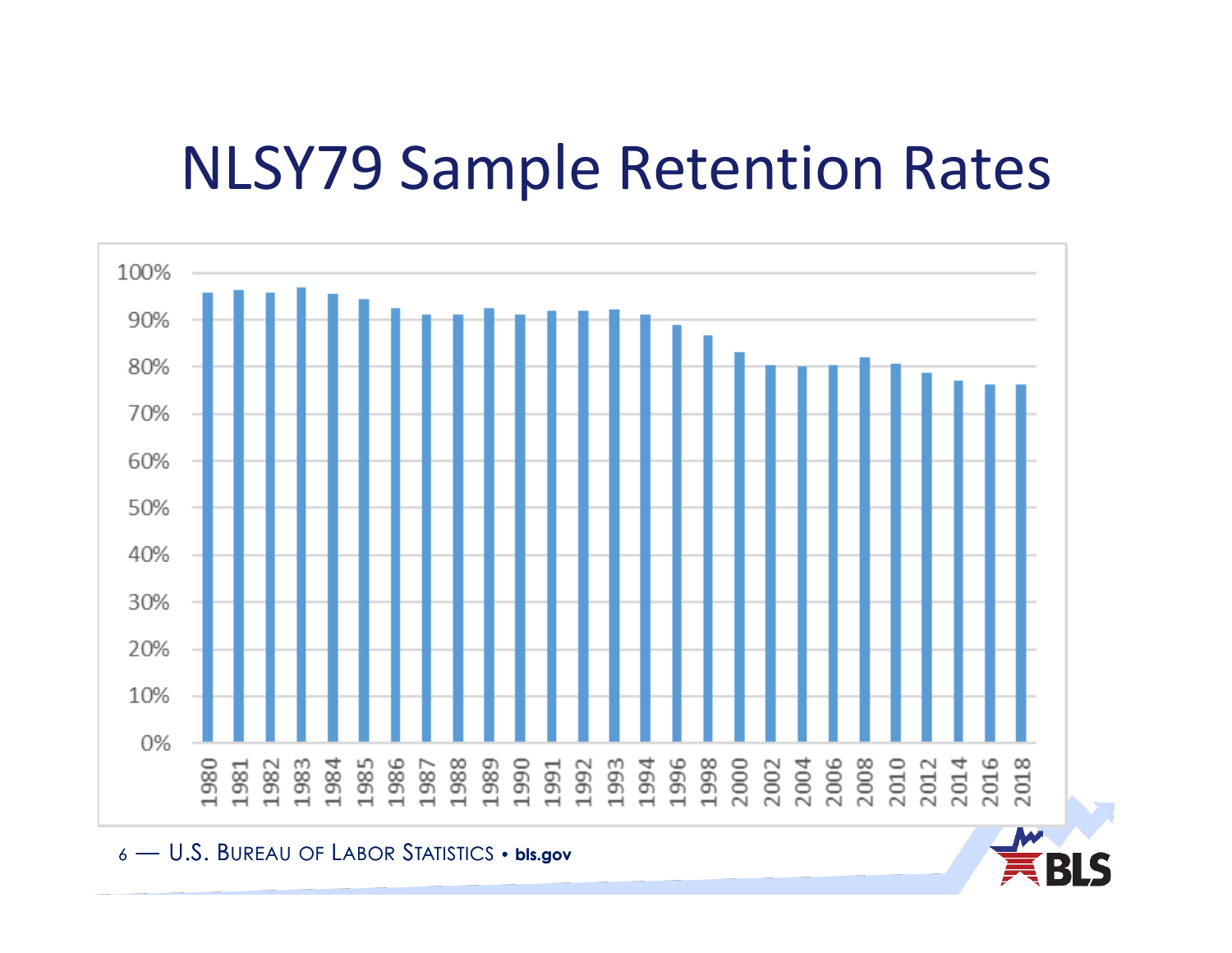#### **NLSY97 Sample Retention Rates**



#### 7 - U.S. BUREAU OF LABOR STATISTICS · bls.gov

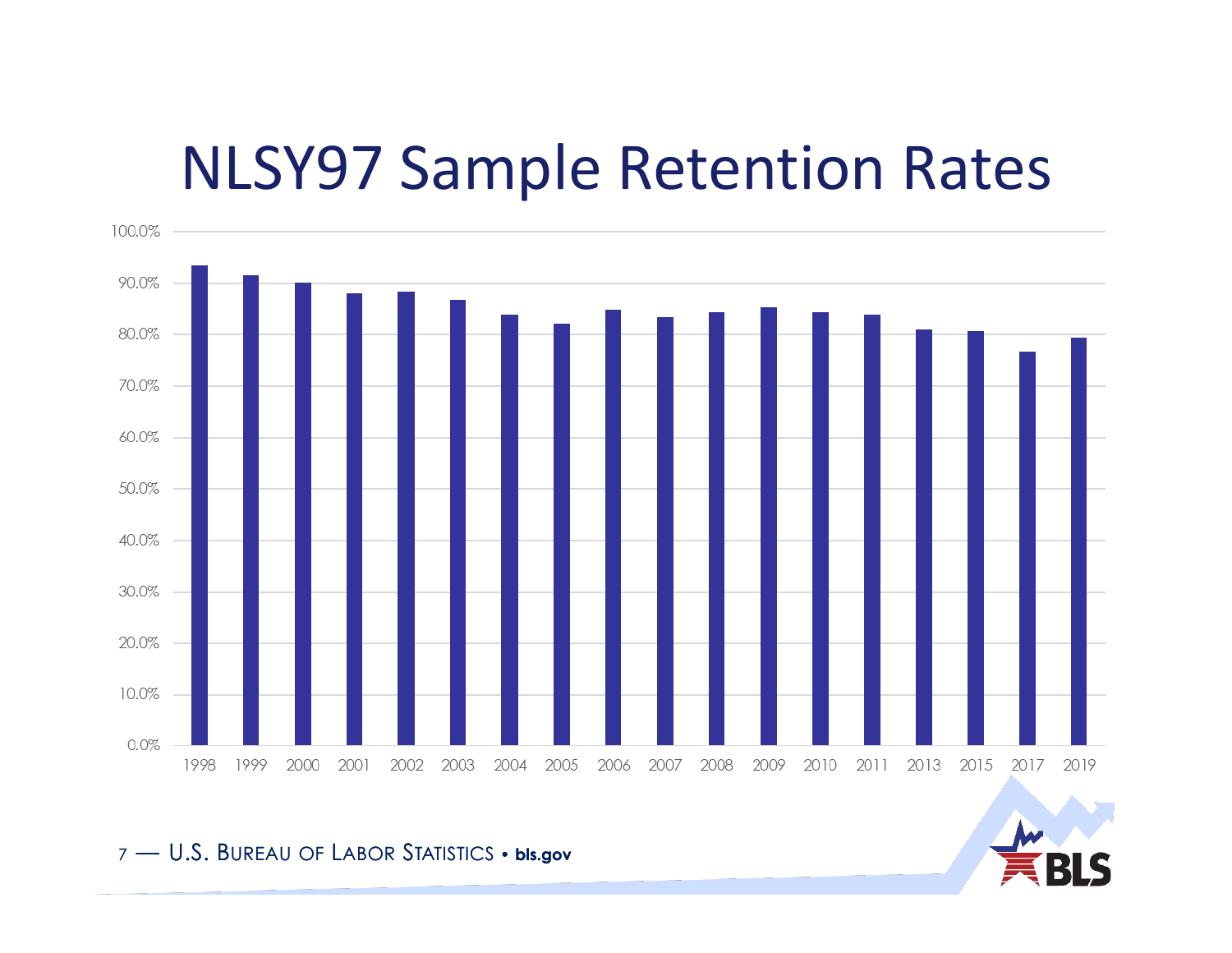## **Our Primary Output: MicroData**

#### **Public Use Data**

- $\blacktriangleright$  Available online, has extensive documentation and user support
- Restricted Use Data
	- ▶ Geographic and other restricted variables
	- $\blacktriangleright$  Users must be approved and sign agreements
	- ▶ Provided through data enclaves

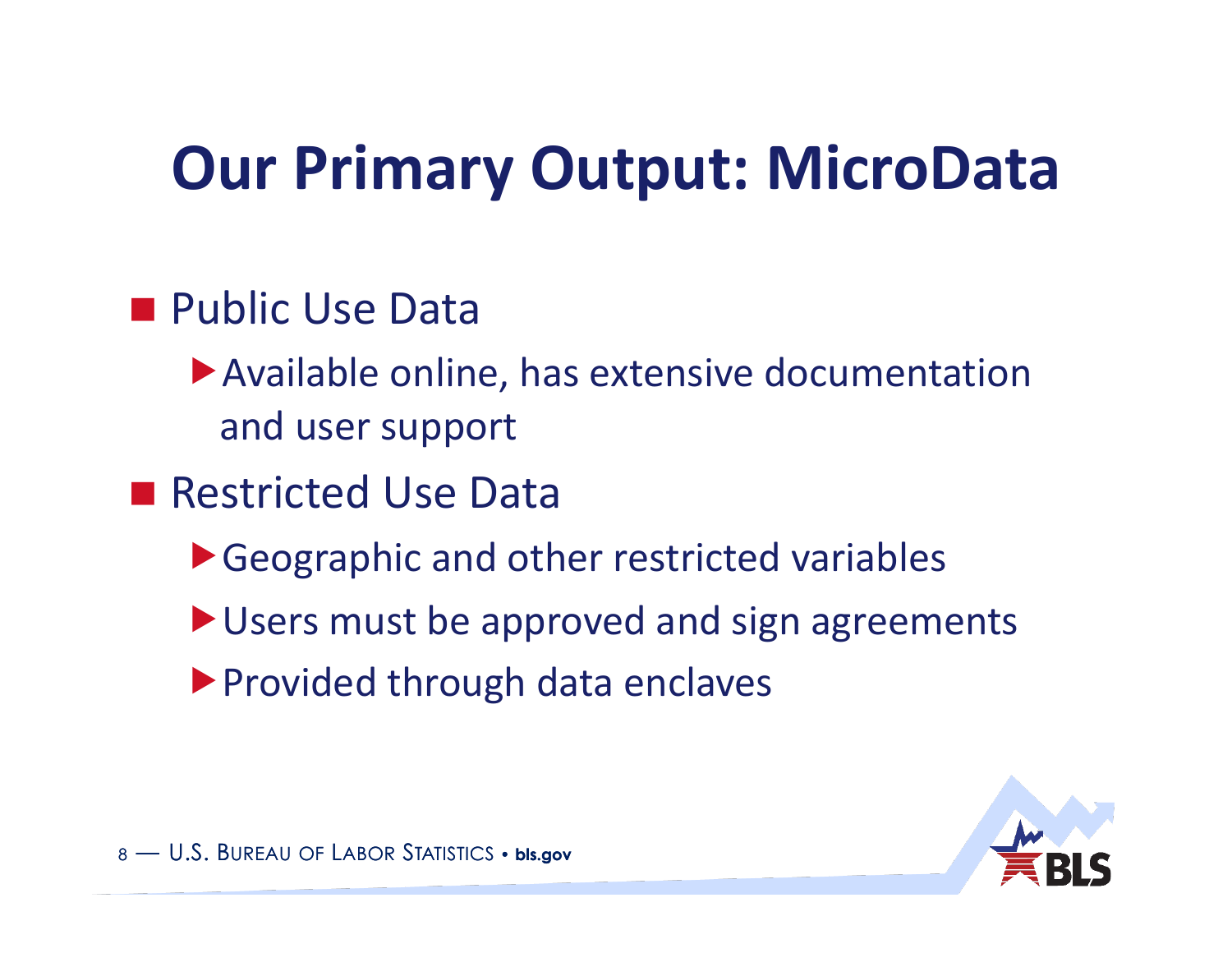### **Thousands of Studies Yielded**

- Over 10,000 published studies
- **Over 4,800 journal articles**
- Many fundamental insights and influential studies across multiple disciplines
- www.nlsbibliography.org



9 - U.S. BUREAU OF LABOR STATISTICS • bls.gov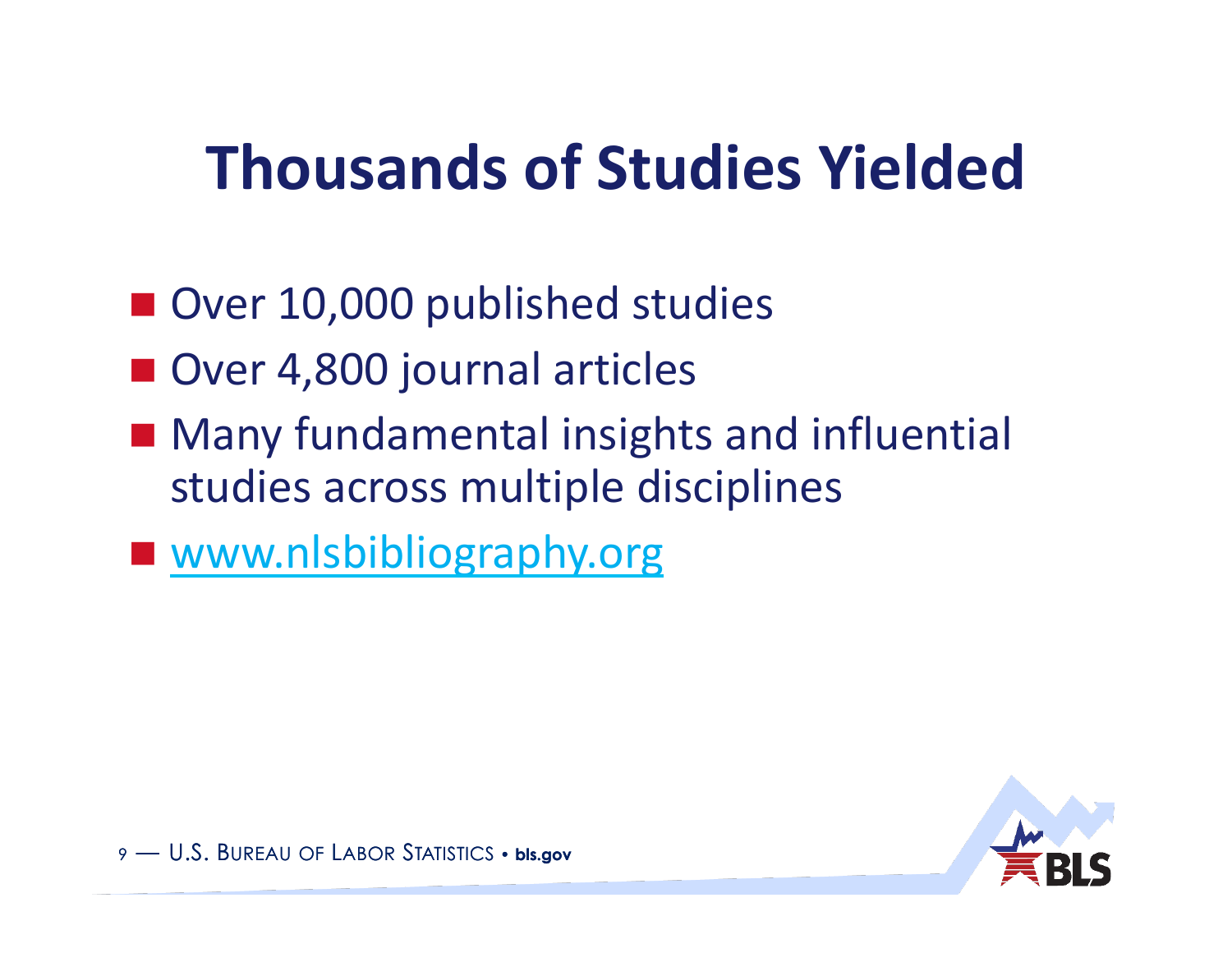## **Building a New NLSY Cohort**

- It has been 25 years since the last cohort
- Multiple changes (sociological, technological, economic, demographic) are unmeasured
- **Example Figure 20 Indian Enable new studies to inform current policies**
- **EX Comparisons with previous cohorts will** capture the extent of change
- Dec 19: Congress directed us to start planning
- Looking to the FY23 Budget



10 - U.S. BUREAU OF LABOR STATISTICS · bls.gov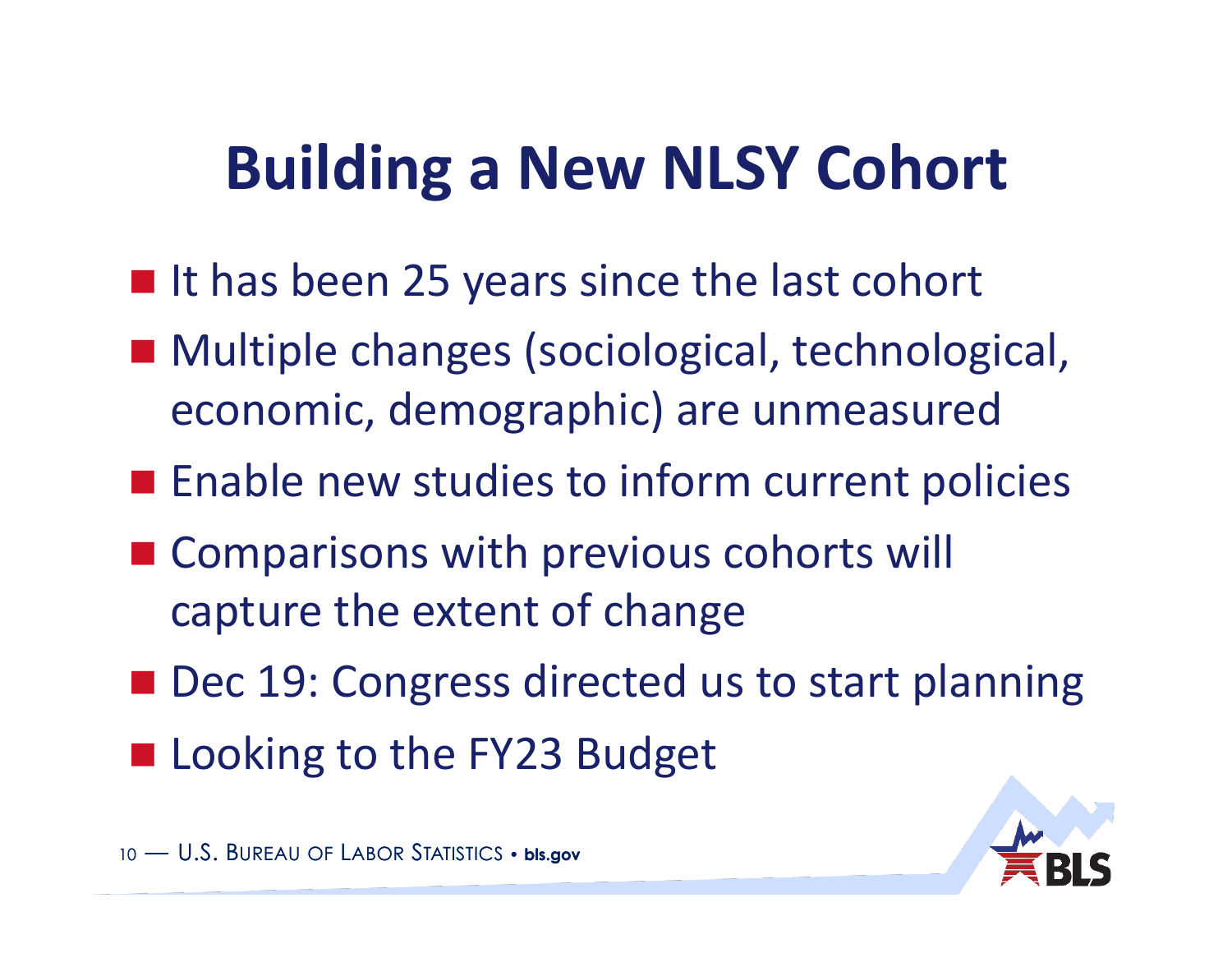### **New Cohort Development Plan**

- FY21: Initial Planning and Outreach
- FY22: Expanded Outreach Self-Study and Research
- FY23-25: Systems Development
- FY26: First Collection of the NLSY26

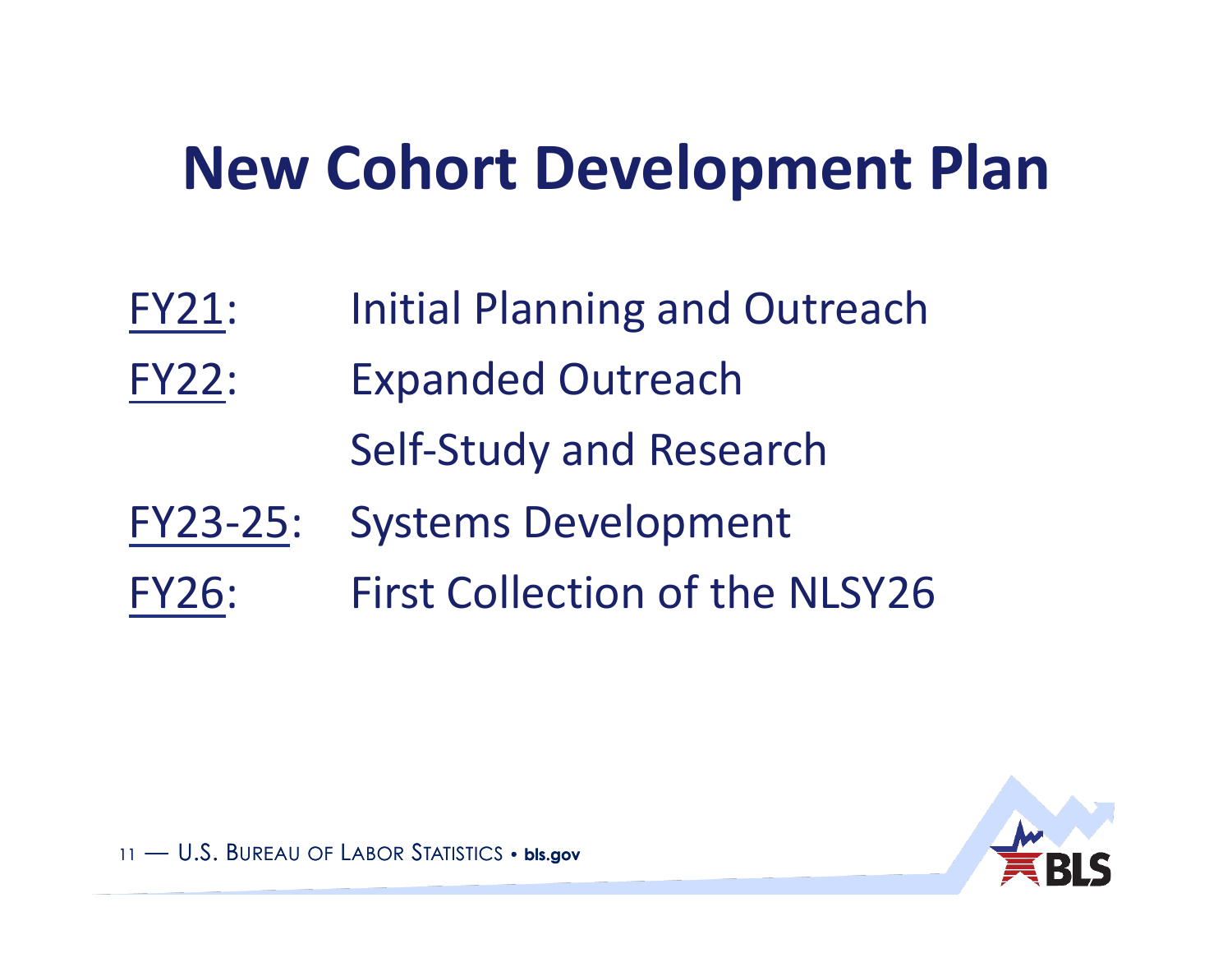# **Current (FY22) Activities**

#### Outreach:

- Speaking to User Groups
- Conducting Focus Groups
- Conducting Public User Survey
- **Exercial Register Notice**
- **Expanded Promotional Materials**

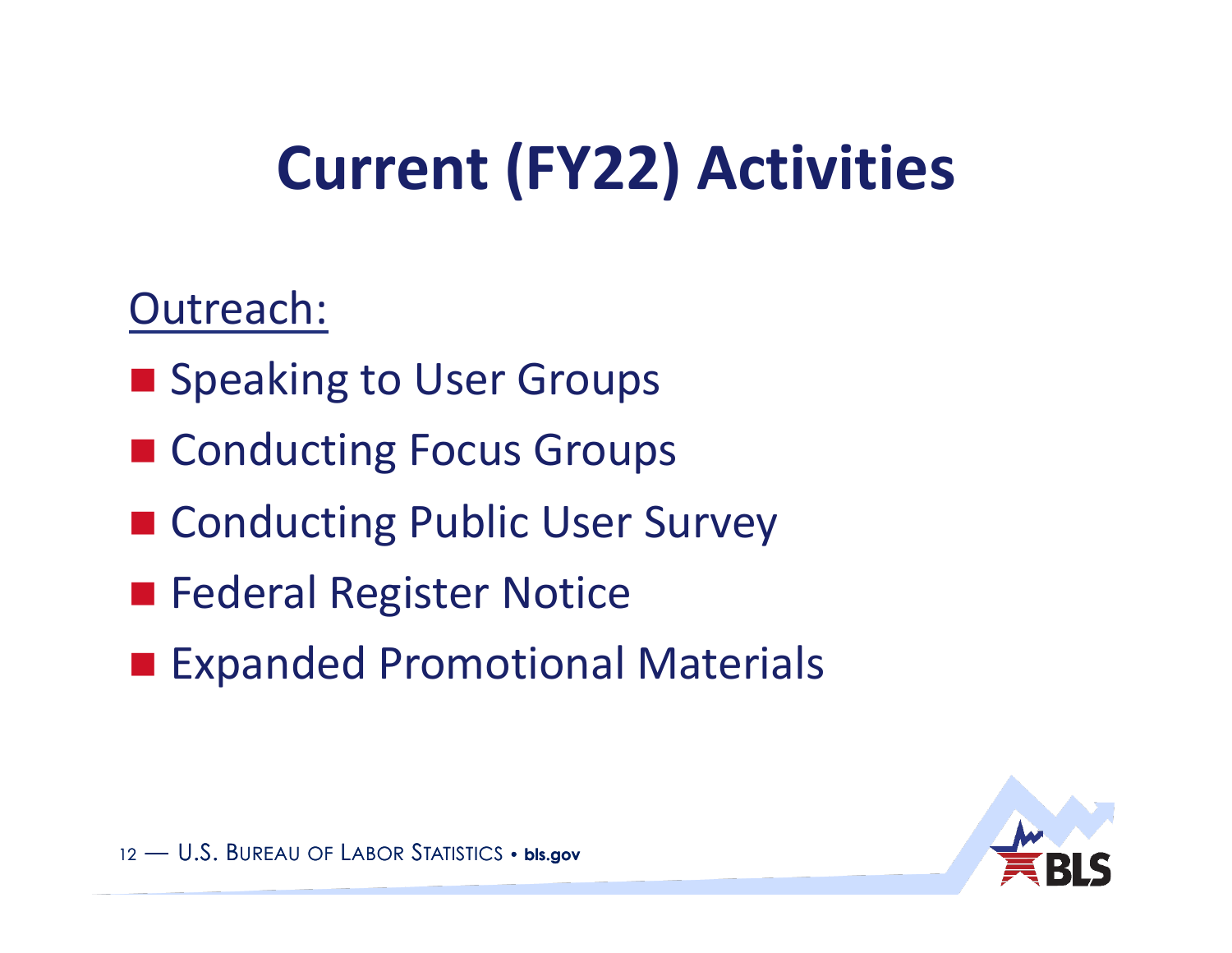# **Current (FY22) Activities**

Self-Study and Research:

- Evaluation of Alternative Data Sources
- Retrospective / Bibliographic Analysis
- Convening Expert "Content" Panels
- **n** Determining Dissemination Requirements
- Requests for Information from Vendors

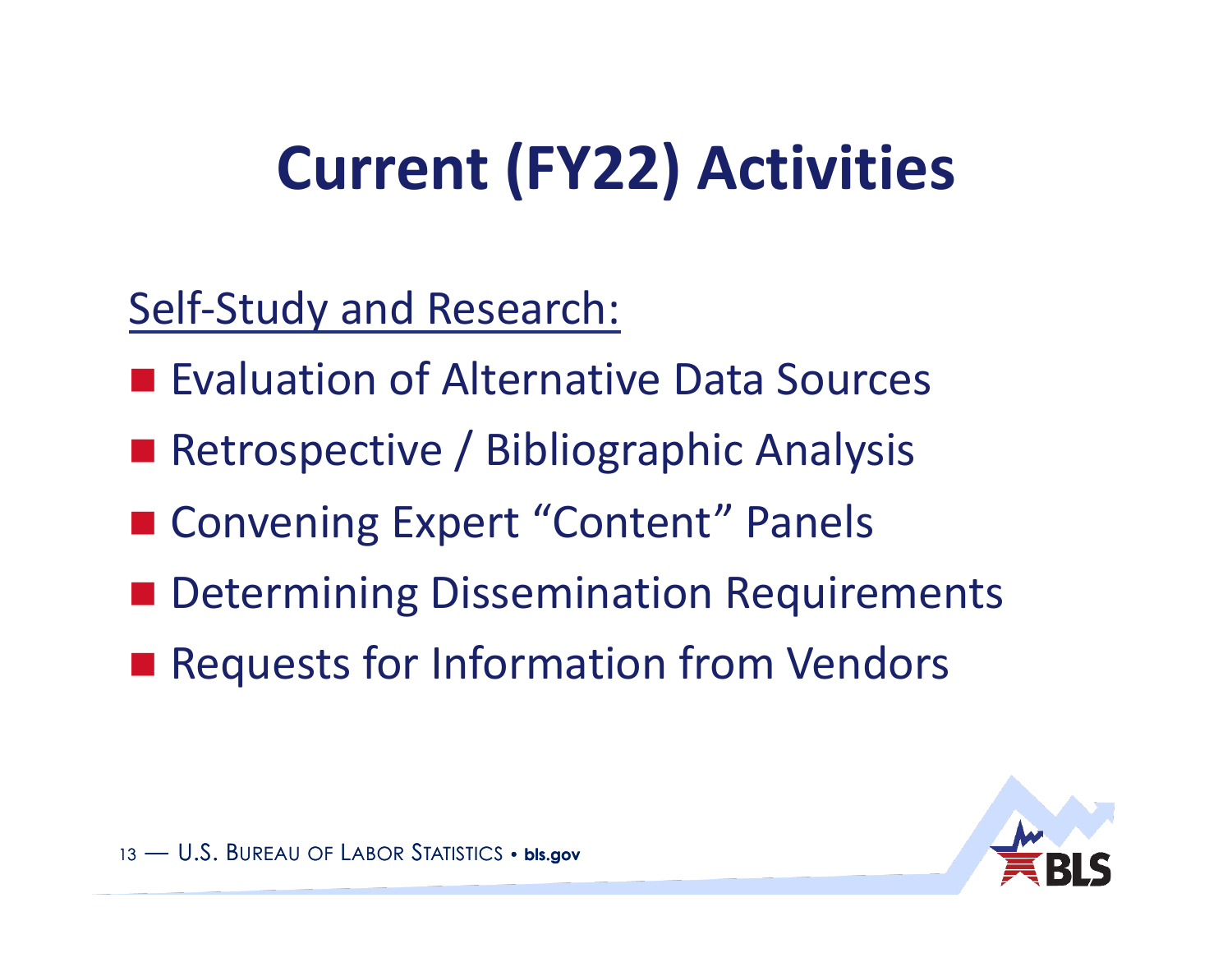# **Current (FY22) Activities**

Self-Study and Research:

- Evaluation of Alternative Data Sources
- Retrospective / Bibliographic Analysis
- Convening Expert "Content" Panels
- **n** Determining Dissemination Requirements
- Requests for Information from Vendors

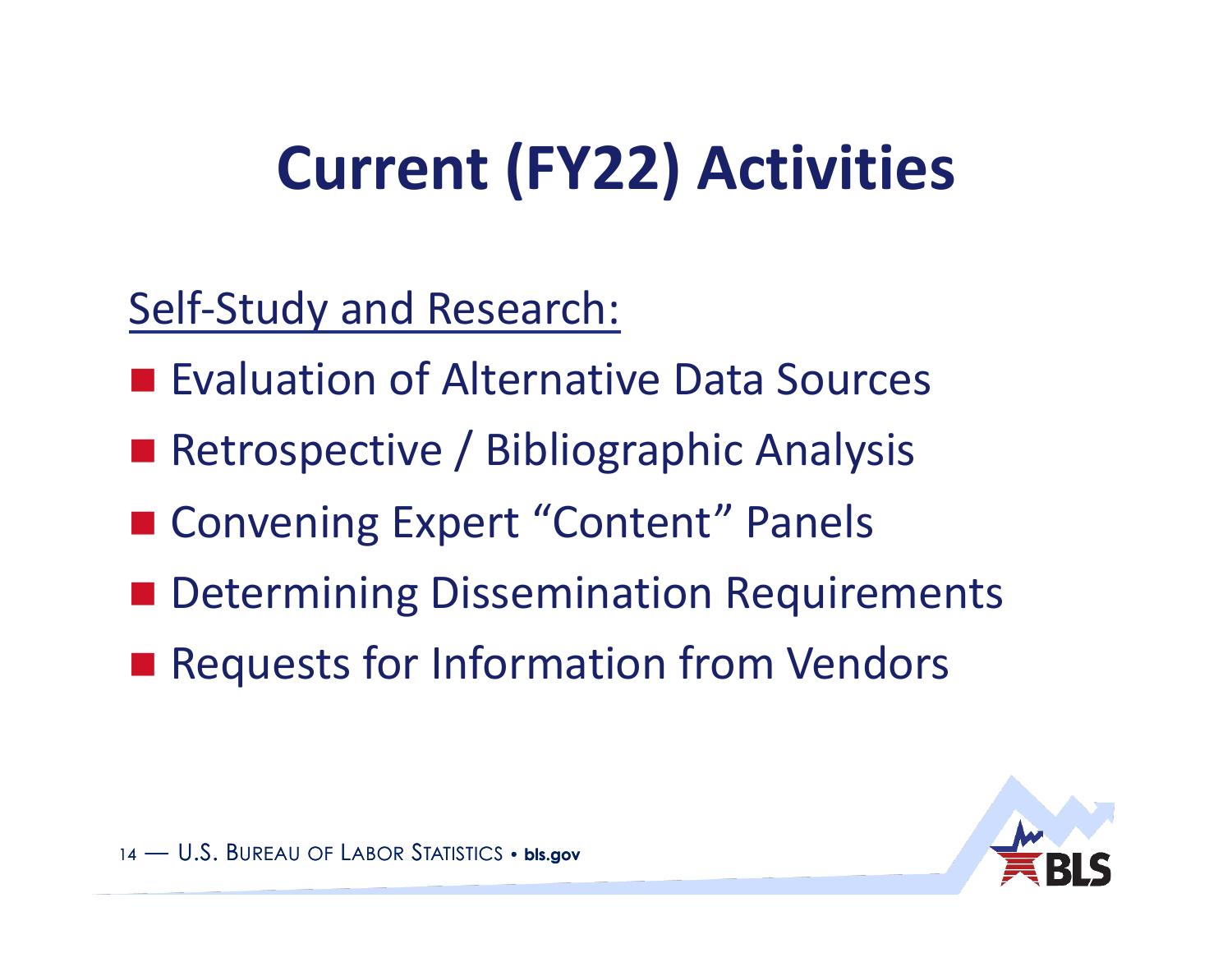# **What is (Potentially) New?**

- $\blacksquare$  Sample Size, composition
- $\blacksquare$  Sources Alternative Sources from the start
- Collection Mode, frequency
- Content Family Background, Education, Skills, Job characteristics, environment
- **Dissemination** Tiered Access?

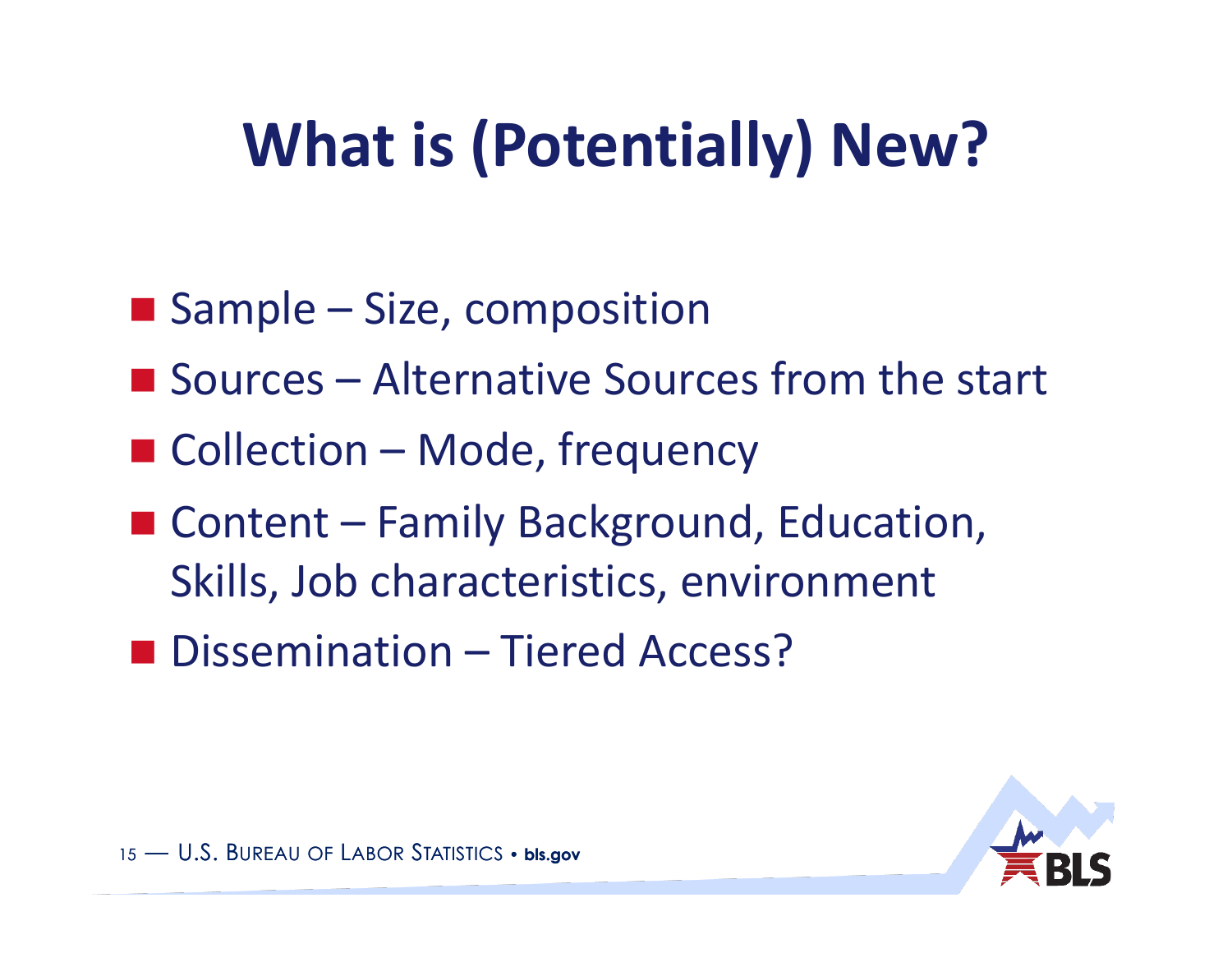#### **What is the Same? NLS Mission Statement**

The National Longitudinal Surveys (NLS) provide information on the complex relationships between an individual's labor market activities and other experiences such as education, health, family formation, and economic decision-making over the life course. We strive to deliver excellent customer service to help researchers and policymakers use these rich data sets to their full advantage.

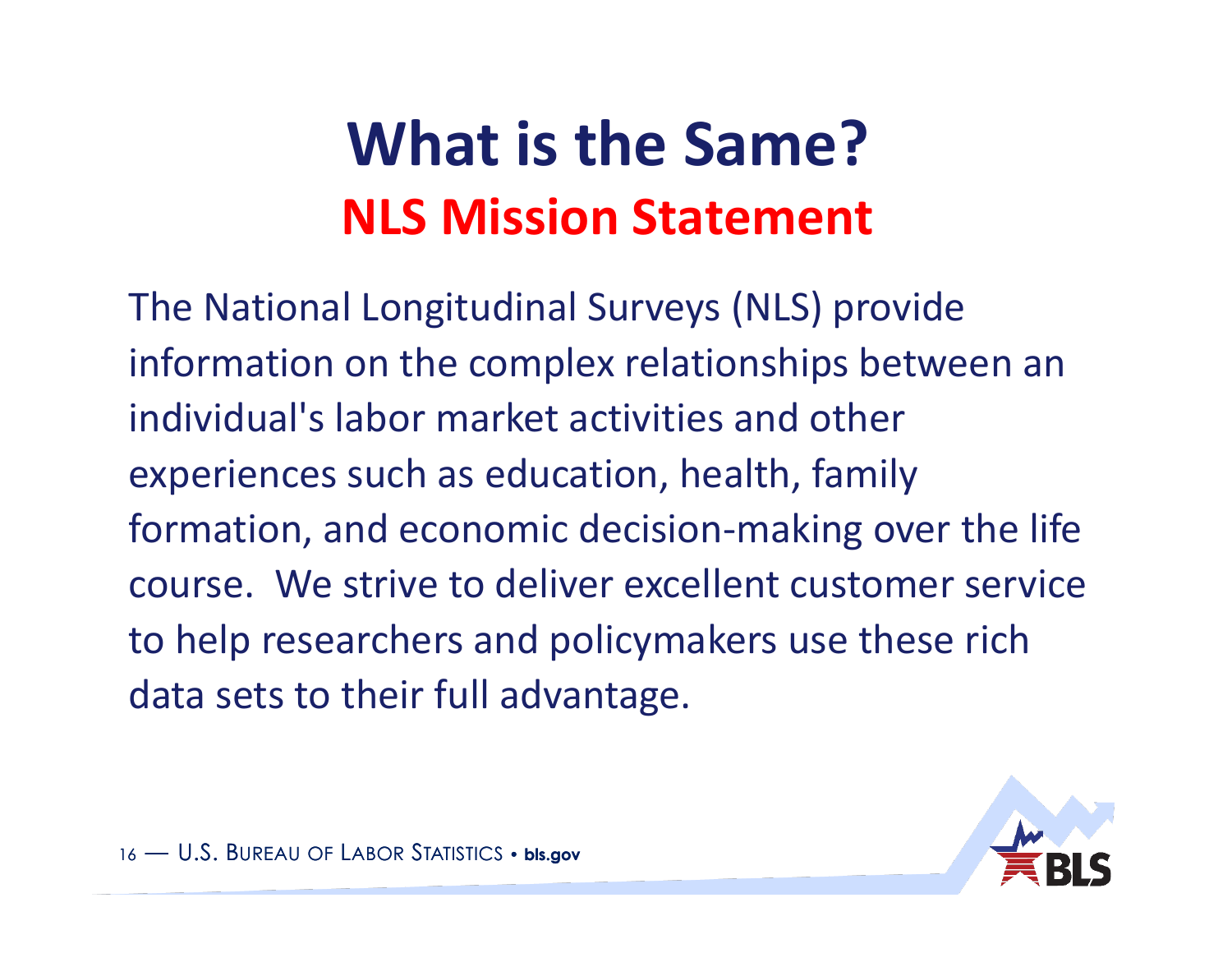### **What is the Same?**

- **Examployment and Event Histories**
- Core Topics: training, education, family, health
- $\blacksquare$  Partnerships with other agencies
	- ▶ National Center for Education Statistics
	- lacktrianal Institutes of Health
	- $\blacktriangleright$  National Institute of Justice
	- ▶ Social Security Administration
	- **Department of Defense**